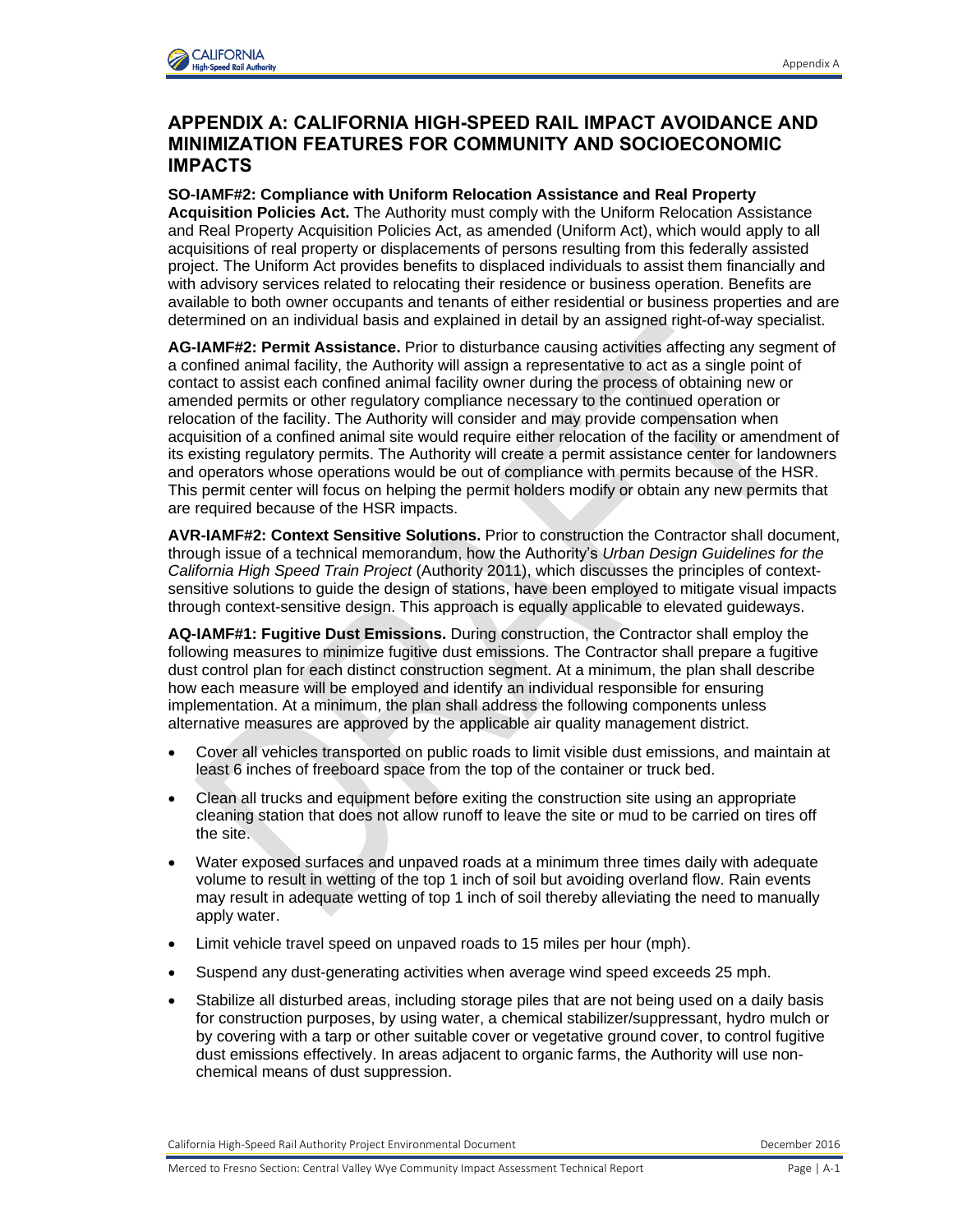- Stabilize all on-site unpaved roads and off-site unpaved access roads, using water or a chemical stabilizer/suppressant, to effectively control fugitive dust emissions. In areas adjacent to organic farms, the Authority will use non-chemical means of dust suppression.
- Apply water or presoak all land clearing, grubbing, scraping, excavation, land leveling, grading, cut and fill, and demolition activities to control fugitive dust emissions effectively.
- For buildings up to 6 stories in height, wet all exterior surfaces of buildings during demolition.
- Limit or expeditiously remove the accumulation of mud or dirt from adjacent public streets at a minimum of once daily, using a vacuum type sweeper.
- Apply sufficient water or a chemical stabilizer/suppressant after the addition of materials to, or the removal of materials from, the surface or outdoor storage piles to control fugitive dust emissions effectively.

**AQ-IAMF#2: Selection of Coatings**. During construction, the Contractor shall use:

- Low-volatile organic compound (VOC) paint that contains less than 10 percent of VOC contents (VOC, 10%).
- Super-compliant or Clean Air paint that has a lower VOC content than that required by South Coast Air Quality Management District Rule 1113 and San Joaquin Valley Unified Air Pollution Control District Rule 4601 **(note: update to name relevant air district and rules, as appropriate)**, when available. If not available, the Contractor shall document lack of availability and obtain concurrence from the Authority on appropriate paint.

**NV-IAMF#1: Noise and Vibration.** Prior to Construction the Contractor shall prepare and submit to the Authority a noise and vibration technical memorandum documenting how FRA guidelines for minimizing construction noise and vibration impacts will be employed when work is being conducted within 1,000 feet of sensitive receptors.

**PK-IAMF#1: Design Features.** The HSR project design may incorporate features to avoid or minimize impacts on parks, recreation, and open space. Typical design measures to avoid or minimize impacts on parks and recreation may include:

- Locate HSR guideway system components to maintain safe and attractive access for present travel modes (e.g., motorists, bicyclists, pedestrians—as applicable) to park and recreation facilities.
- Maintain sufficient separation of the HSR guideway system and facilities from existing parks, recreation facilities, and open space areas to preserve, to the extent feasible, user experience for intended recreational purpose (e.g., passive recreation, active recreation, wilderness experience).

Design guideway and station features in such a way as to encourage or enhance the surrounding local communities in a way that provides easy crossing of the guideway and or allows for community sponsored use under the guideway or at station areas.

**TR-IAMF#1: Protection of Public Roadways during Construction.** Repair any structural damage to public roadways, returning any damaged sections to their original structural condition. Survey the condition of the public roadways along truck routes providing access to the proposed project site both before construction and after construction is complete. Complete a before- and after-survey report and submit to the Authority for review, indicating the location and extent of any damage. This feature will ensure that the Project does not result in the deterioration of local streets from construction traffic. This will avoid traffic conflicts and maintenance costs that would otherwise accompany streets that are in disrepair.

**TR-IAMF#2: Construction Transportation Plan.** The design-build contractor shall prepare a detailed CTP for the purpose of minimizing the impact of construction and construction traffic on adjoining and nearby roadways. Prepare the CTP in close consultation with the pertinent city or county. The Authority must review and approve the CTP before commencing any construction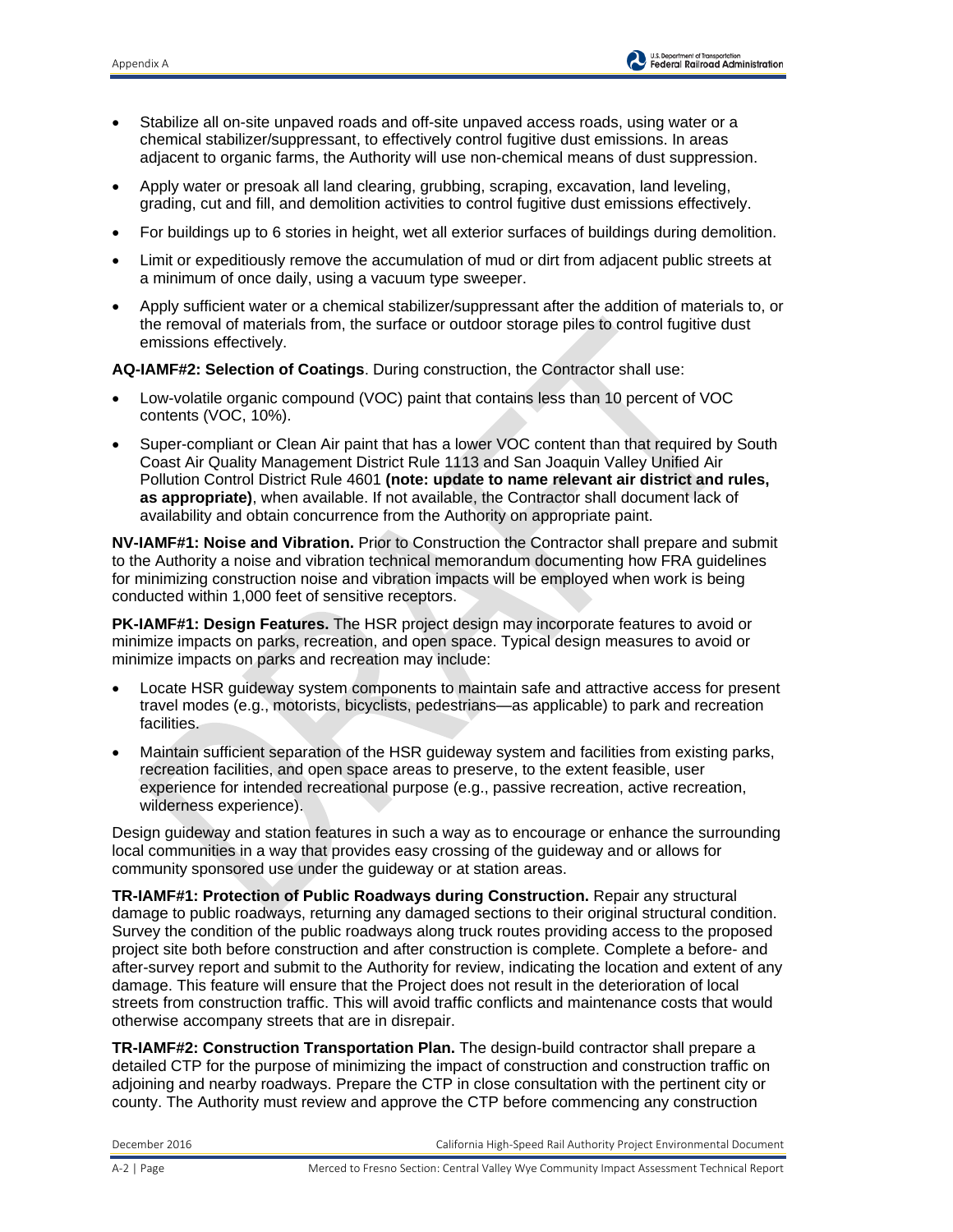

activities. The CTP will address, in detail, the activities to be carried out in each construction phase, with the requirement of maintaining traffic flow during peak travel periods. Such activities include, but are not limited to, the routing and scheduling of materials deliveries, materials staging and storage areas, construction employee arrival and departure schedules, employee parking locations, and temporary road closures, if any. The CTP will provide traffic controls pursuant to the *California Manual on Uniform Traffic Control Devices* sections on temporary traffic controls (CALTRANS 2014) and will include a traffic control plan that includes, at a minimum, the following elements:

- Temporary signage to alert drivers and pedestrians to the construction zone
- Flag persons or other methods of traffic control
- Traffic speed limitations in the construction zone
- Temporary road closures and provisions for alternative access during the closure
- Detour provisions for temporary road closures—alternating one-way traffic will be considered as an alternative to temporary closures where practicable and where it would result in better traffic flow than would a detour
- Identified routes for construction traffic
- Provisions for safe pedestrian and bicycle passage or convenient detour
- Provisions to minimize access disruption to residents, businesses, customers, delivery vehicles, and buses to the extent practicable—where road closures are required during construction, limit to the hours that are least disruptive to access for the adjacent land uses
- Provisions for farm equipment access
- Provisions for 24-hour access by emergency vehicles
- Safe vehicular and pedestrian access to local businesses and residences during construction—the CTP will provide for scheduled transit access where construction would otherwise impede such access. Where an existing bus stop is within the work zone, the design-builder will provide a temporary bus stop at a convenient location away from where construction is occurring. Adequate measures will be taken to separate students and parents walking to and from the temporary bus stop from the construction zone.
- Advance notification to the local school district of construction activities and rigorously maintained traffic control at all school bus loading zones, to ensure the safety of school children. Review existing or planned Safe Routes to Schools with school districts and emergency responders to incorporate roadway modifications that maintain existing traffic patterns and fulfill response route and access needs during project construction and HSR operations.
- Identification and assessment of the potential safety risks of project construction to children, especially in areas where the project is located near homes, schools, day care centers, and parks
- Promotion of child safety within and near the project vicinity. For example, crossing guards could be provided in areas where construction activities are located near schools, day care centers, and parks
- CTPs will consider and account for the potential for overlapping construction from reasonably foreseeable projects
- This feature reduces the potential for interruptions in traffic flow during construction. Although traffic congestion cannot be avoided in all circumstances, a CTP ensures that traffic control will be handled in a consistent manner that complies with industry standards for traffic management. This will reduce the impact of delays resulting from construction.

California High-Speed Rail Authority Project Environmental Document Communication Communication December 2016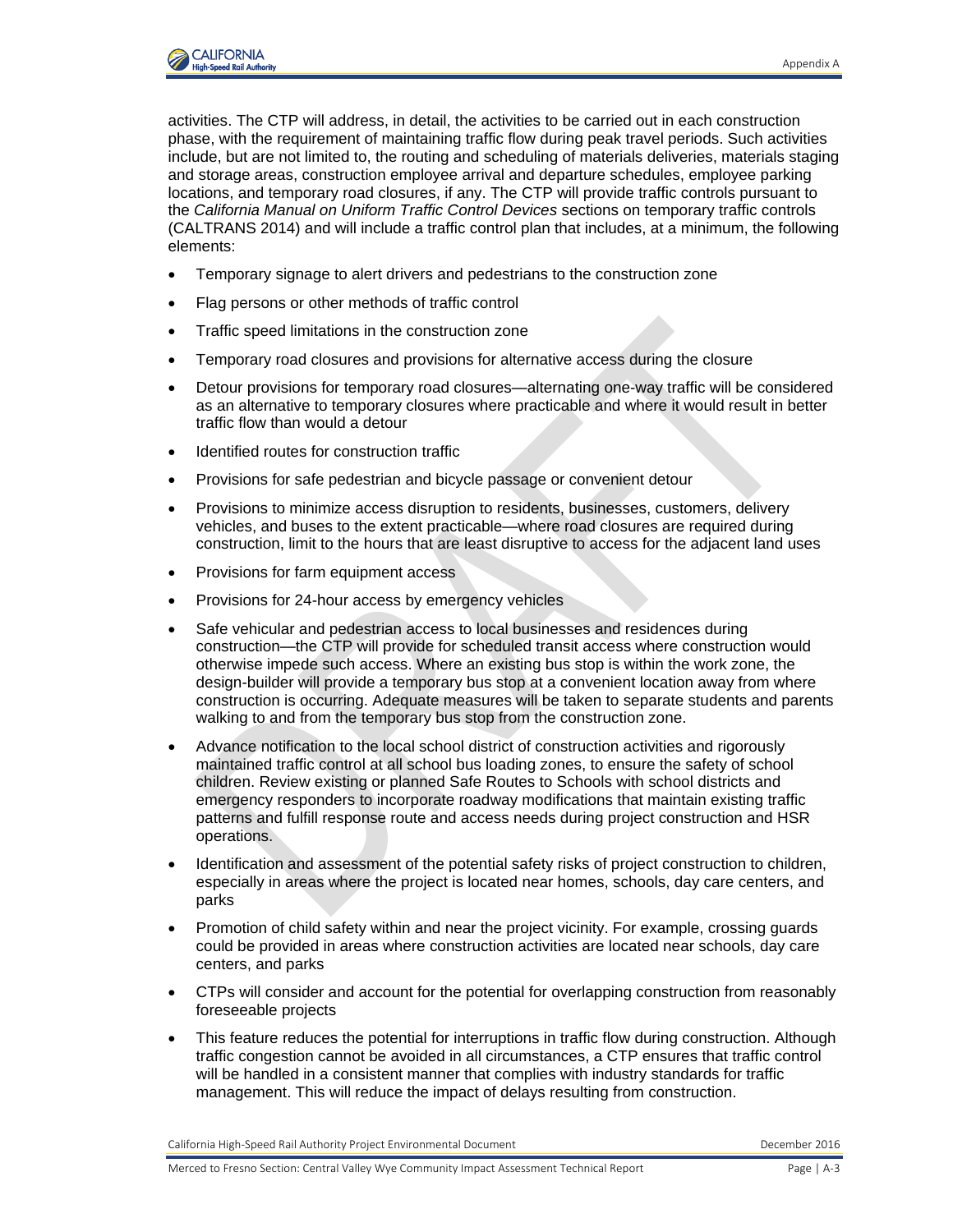**TR-IAMF#3: Off-Street Parking for Construction-Related Vehicles**. Identify adequate offstreet parking for all construction-related vehicles throughout the construction period. If adequate parking cannot be provided on the construction sites, designate a remote parking area and use a shuttle bus to transfer construction workers to the job site. This feature will reduce conflict between existing users and construction vehicles over parking space by providing an option for off-site parking.

**TR-IAMF#4: Maintenance of Pedestrian Access.** Prepare specific construction management plans to address maintenance of pedestrian access during the construction period. Actions to limit pedestrian access would include, but not be limited to, sidewalk closures, bridge closures, crosswalk closures or pedestrian rerouting at intersections, placement of construction-related material within pedestrian pathways or sidewalks, and other actions that may affect the mobility or safety of pedestrians during the construction period. If sidewalks are maintained along the construction site frontage, provide covered walkways. Maintain pedestrian access where feasible (i.e., meeting design, safety, Americans with Disabilities Act requirements). This feature will reduce the potential hazards to pedestrians of construction activities by implementing specific measures to accommodate pedestrians and provide for their safety at construction sites.

**TR-IAMF#5: Maintenance of Bicycle Access.** Prepare specific construction management plans to address maintenance of bicycle access during the construction period. Actions to limit bicycle access would include, but not be limited to, bike lane closures or narrowing, closure or narrowing of streets that are designated bike routes, bridge closures, placement of construction-related materials within designated bike lanes or along bike routes, and other actions that may affect the mobility or safety of bicyclists during the construction period. Maintain bicycle access where feasible (i.e., meeting design, safety, Americans with Disabilities Act requirements). This feature will reduce the potential hazards to bicyclists of construction activities by implementing specific measures to accommodate bicyclists and provide for their safety at construction sites.

**TR-IAMF#6: Restriction on Construction Hours.** Limit construction material deliveries between 7 a.m. and 9 a.m. and between 4 p.m. and 6 p.m. on weekdays. Limit the number of construction employees arriving or departing the site between the hours of 7:00 a.m. and 8:30 a.m. and 4:30 p.m. and 6:00 p.m. Limits will be determined as part of the CTP. This feature will reduce potential conflicts between existing vehicles and construction traffic. It will also limit constructionrelated noise to working hours.

**TR-IAMF#7: Construction Truck Routes.** Deliver all construction-related equipment and materials on the appropriate truck routes. Prohibit heavy-construction vehicles from accessing the site via other routes. Truck routes will be established away from schools, day care centers, and residences, or at a location with the least impact if the Authority determines those areas are unavoidable. This feature will reduce potential conflicts between existing vehicles and construction traffic, as well as hazards related to placing new truck traffic on streets that are not suited to truck traffic due to the types of uses that adjoin them.**TR-IAMF#8: Construction during Special Events.** Provide a mechanism to prevent roadway construction activities from reducing roadway capacity during major athletic events or other special events that attract a substantial number of visitors. Mechanisms include the presence of police officers directing traffic, specialevent parking, use of within-the-curb parking, or shoulder lanes for through-traffic, traffic cones, and so on. Maintain roadway capacity through such mechanisms.

This feature reduces the potential for interference with special events during construction. Although traffic congestion cannot be avoided in all circumstances, this feature commits the Authority to traffic controls that comply with industry standards for traffic management. This will reduce the impact of delays resulting from construction.

**TR-IAMF#9: Protection of Freight and Passenger Rail during Construction.** Repair any structural damage to freight or public railways, and return any damaged sections to their original structural condition. If necessary, during construction, a "shoofly" track would be constructed to allow existing train lines to bypass any areas closed for construction activities. Upon completion, tracks would be opened and repaired; or new mainline track would be constructed, and the "shoofly" would be removed.

December 2016 California High-Speed Rail Authority Project Environmental Document